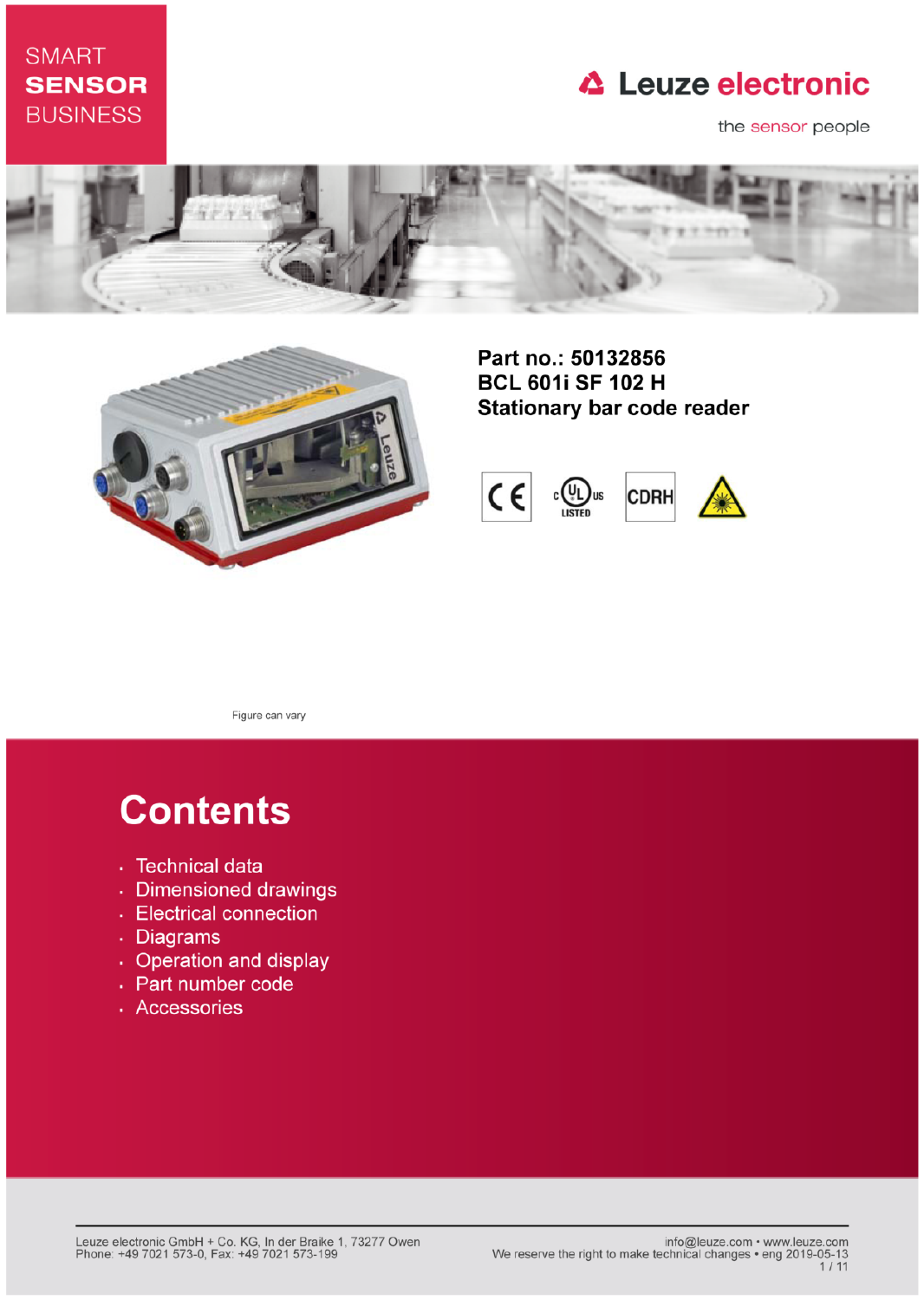### Part no.: 50132856 – BCL 601i SF 102 H – Stationary bar code reader

#### **Technical data**

| <b>Basic data</b>                            |                                                                                                                                                                                                                             |
|----------------------------------------------|-----------------------------------------------------------------------------------------------------------------------------------------------------------------------------------------------------------------------------|
| Series                                       | <b>BCL 600i</b>                                                                                                                                                                                                             |
|                                              |                                                                                                                                                                                                                             |
| <b>Functions</b>                             |                                                                                                                                                                                                                             |
| <b>Functions</b>                             | Alignment mode<br>AutoConfig<br>AutoControl<br>AutoReflAct<br>Code fragment technology<br>Heating<br>LED indicator<br>Reference code comparison                                                                             |
|                                              |                                                                                                                                                                                                                             |
| <b>Characteristic parameters</b>             |                                                                                                                                                                                                                             |
| <b>MTTF</b>                                  | 93 years                                                                                                                                                                                                                    |
|                                              |                                                                                                                                                                                                                             |
| <b>Read data</b><br>Code types, readable     | 2/5 Interleaved<br>Codabar<br>Code 128<br>Code 39<br>Code 93<br><b>EAN 128</b><br><b>EAN 8/13</b><br><b>EAN Addendum</b><br>GS1 Databar Expanded<br><b>GS1 Databar Limited</b><br>GS1 Databar Omnidirectional<br><b>UPC</b> |
| Scanning rate, typical                       | 800 scans/s                                                                                                                                                                                                                 |
| Bar codes per reading gate, max. number      | 64 Piece(s)                                                                                                                                                                                                                 |
|                                              |                                                                                                                                                                                                                             |
| <b>Optical data</b>                          |                                                                                                                                                                                                                             |
| Reading distance                             | 450  1,450 mm                                                                                                                                                                                                               |
| Light source                                 | Laser, Blue                                                                                                                                                                                                                 |
| Laser light wavelength                       | 405 nm                                                                                                                                                                                                                      |
| Laser class                                  | 2, IEC/EN 60825-1:2007                                                                                                                                                                                                      |
| Transmitted-signal shape                     | Continuous                                                                                                                                                                                                                  |
| Usable opening angle (reading field opening) | 60°                                                                                                                                                                                                                         |
| Bar code contrast (PCS)                      | 60 %                                                                                                                                                                                                                        |
| Modulus size                                 | $0.30.5$ mm                                                                                                                                                                                                                 |
| Reading method                               | Line scanner                                                                                                                                                                                                                |
| Beam deflection                              | Via rotating polygon wheel                                                                                                                                                                                                  |
| Light beam exit                              | Front                                                                                                                                                                                                                       |
|                                              |                                                                                                                                                                                                                             |
| <b>Electrical data</b>                       |                                                                                                                                                                                                                             |
| Protective circuit                           | Polarity reversal protection                                                                                                                                                                                                |
| Performance data                             |                                                                                                                                                                                                                             |
| Supply voltage U <sub>B</sub>                | $10 \ldots 30$ V , DC                                                                                                                                                                                                       |
| Power consumption, max.                      | 10 W                                                                                                                                                                                                                        |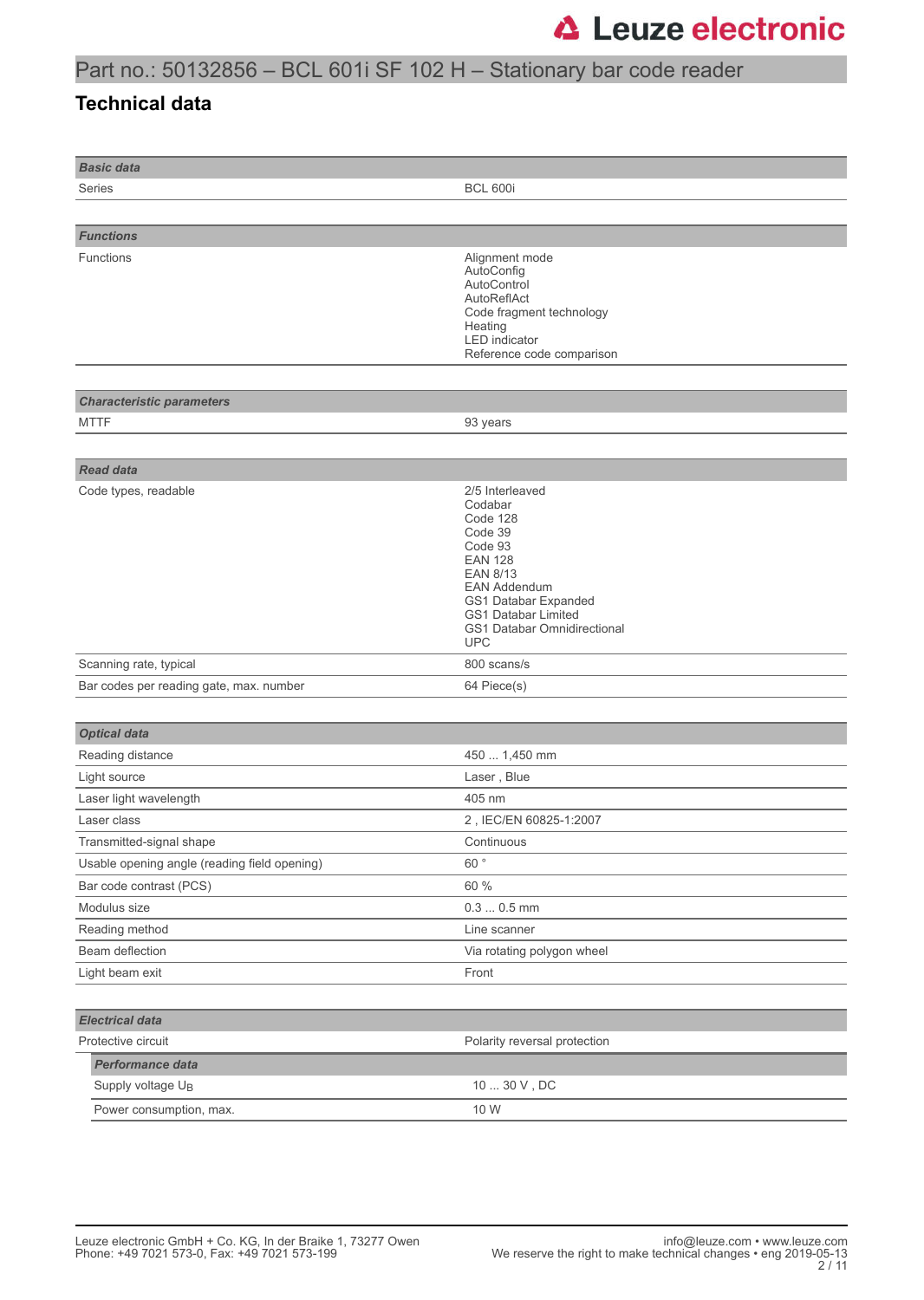### Part no.: 50132856 – BCL 601i SF 102 H – Stationary bar code reader

| <b>Inputs/outputs selectable</b>    |                  |  |
|-------------------------------------|------------------|--|
| Output current, max.                | 60 mA            |  |
| Number of inputs/outputs selectable | 4 Piece(s)       |  |
| Voltage type, outputs               | DC               |  |
| Switching voltage, outputs          | Typ. $U_B / 0 V$ |  |
| Voltage type, inputs                | DC               |  |
| Switching voltage, inputs           | Typ. $U_B / 0 V$ |  |
| Input current, max.                 | 8 mA             |  |

#### *Interface*

| <b>Type</b>           | <b>RS 485</b>     |
|-----------------------|-------------------|
| <b>RS 485</b>         |                   |
| Function              | Process           |
| Transmission speed    | 4,800  115,400 Bd |
| Data format           | Adjustable        |
| Start bit             | и                 |
| Data bit              | 7, 8, 9 data bits |
| Stop bit              | 1, 2 stop bits    |
| Parity                | Adjustable        |
| Transmission protocol | Adjustable        |
| Data encoding         | <b>ASCII</b>      |

#### *Service interface*

| Type |                 | <b>USB</b>                            |
|------|-----------------|---------------------------------------|
|      | <b>USB</b>      |                                       |
|      | <b>Function</b> | Configuration via software<br>Service |

| <b>Connection</b>     |                         |  |
|-----------------------|-------------------------|--|
| Number of connections | 5 Piece(s)              |  |
| <b>Connection 1</b>   |                         |  |
| Type of connection    | <b>USB</b>              |  |
| Designation on device | <b>SERVICE</b>          |  |
| Function              | Service interface       |  |
| Connector type        | USB 2.0 Standard-A      |  |
| <b>Connection 2</b>   |                         |  |
| Type of connection    | Connector               |  |
| Designation on device | SW IN/OUT               |  |
| Function              | Signal IN<br>Signal OUT |  |
| Thread size           | M12                     |  |
| Type                  | Male                    |  |
| Material              | Metal                   |  |
| No. of pins           | 5-pin                   |  |
| Encoding              | A-coded                 |  |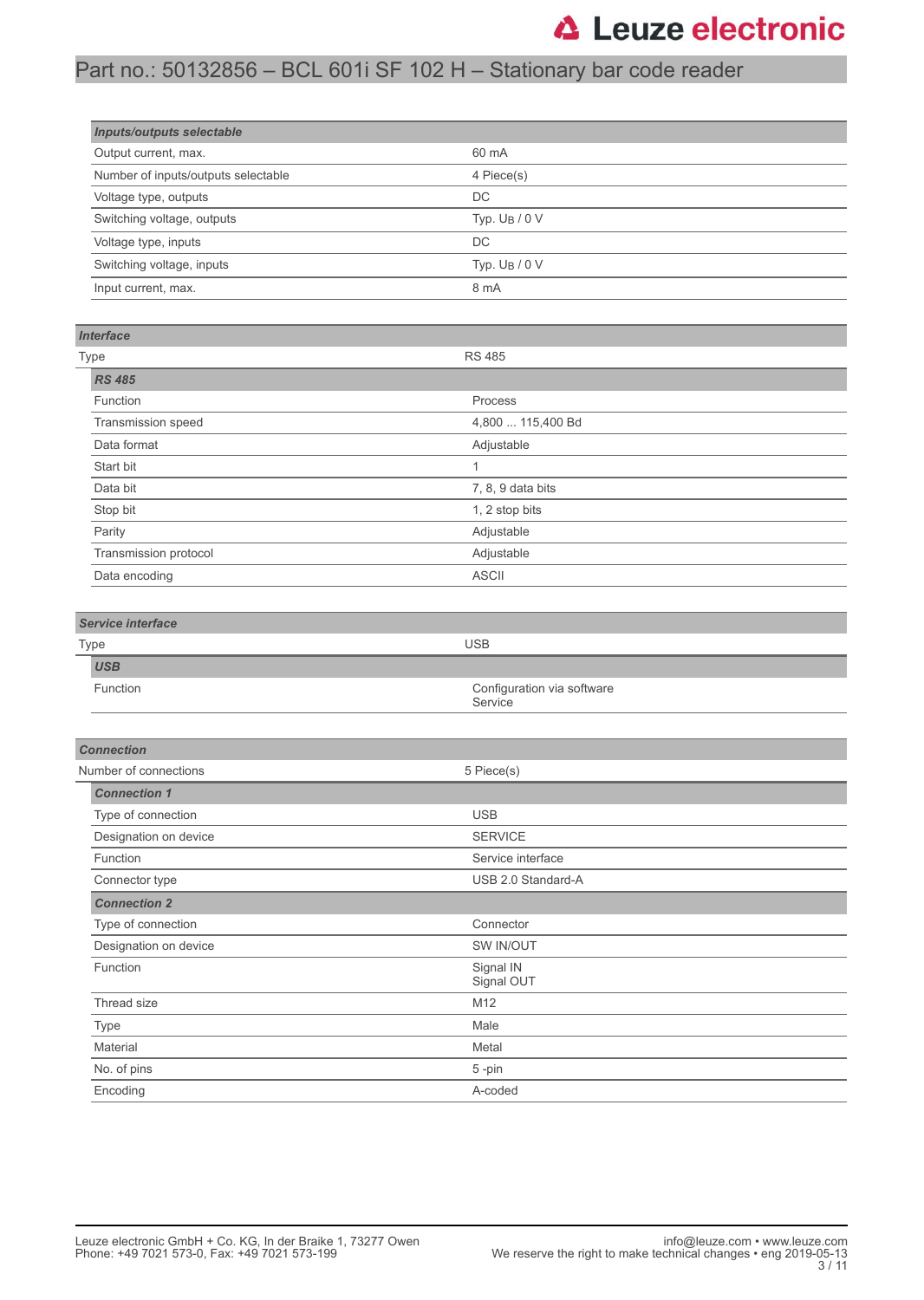#### Part no.: 50132856 – BCL 601i SF 102 H – Stationary bar code reader

| <b>Connection 3</b>          |                                                                              |
|------------------------------|------------------------------------------------------------------------------|
| Type of connection           | Connector                                                                    |
| Designation on device        | <b>PWR</b>                                                                   |
| Function                     | Signal IN<br>Signal OUT<br>Voltage supply                                    |
| Thread size                  | M12                                                                          |
| <b>Type</b>                  | Female                                                                       |
| Material                     | Metal                                                                        |
| No. of pins                  | 5-pin                                                                        |
| Encoding                     | A-coded                                                                      |
| <b>Connection 4</b>          |                                                                              |
| Type of connection           | Connector                                                                    |
| Designation on device        | HOST / BUS IN                                                                |
| Function                     | <b>BUS IN</b>                                                                |
| Thread size                  | M12                                                                          |
| Type                         | Male                                                                         |
| Material                     | Metal                                                                        |
| No. of pins                  | 5-pin                                                                        |
| Encoding                     | B-coded                                                                      |
| <b>Connection 5</b>          |                                                                              |
| Type of connection           | Connector                                                                    |
| Designation on device        | <b>BUS OUT</b>                                                               |
| Function                     | <b>BUS OUT</b>                                                               |
| Thread size                  | M12                                                                          |
| <b>Type</b>                  | Male                                                                         |
| No. of pins                  | 5-pin                                                                        |
|                              |                                                                              |
| <b>Mechanical data</b>       |                                                                              |
| Design                       | Cubic                                                                        |
| Dimension (W x H x L)        | 123.5 mm x 63 mm x 106.5 mm                                                  |
| Housing material             | Metal, Diecast aluminum                                                      |
| Lens cover material          | Glass                                                                        |
| Net weight                   | 1,100 g                                                                      |
| Housing color                | Black, RAL 9005<br>Red, RAL 3000                                             |
| Type of fastening            | Dovetail grooves<br>Mounting thread<br>Via optional mounting device          |
|                              |                                                                              |
| <b>Operation and display</b> |                                                                              |
| Type of display              | LED<br>Monochromatic graphical display, 128x64 pixel, with background light- |

| Type or display                    | ᄕᅛ<br>Monochromatic graphical display, 128x64 pixel, with background light-<br>ing |
|------------------------------------|------------------------------------------------------------------------------------|
| Number of LEDs                     | 2 Piece(s)                                                                         |
| Type of configuration              | Via web browser                                                                    |
| Operational controls               | Button(s)                                                                          |
|                                    |                                                                                    |
| <b>Environmental data</b>          |                                                                                    |
| Ambient temperature, operation     | $-3540 °C$                                                                         |
| Ambient temperature, storage       | $-20$ $+70$ °C                                                                     |
| Relative humidity (non-condensing) | 90%                                                                                |

L.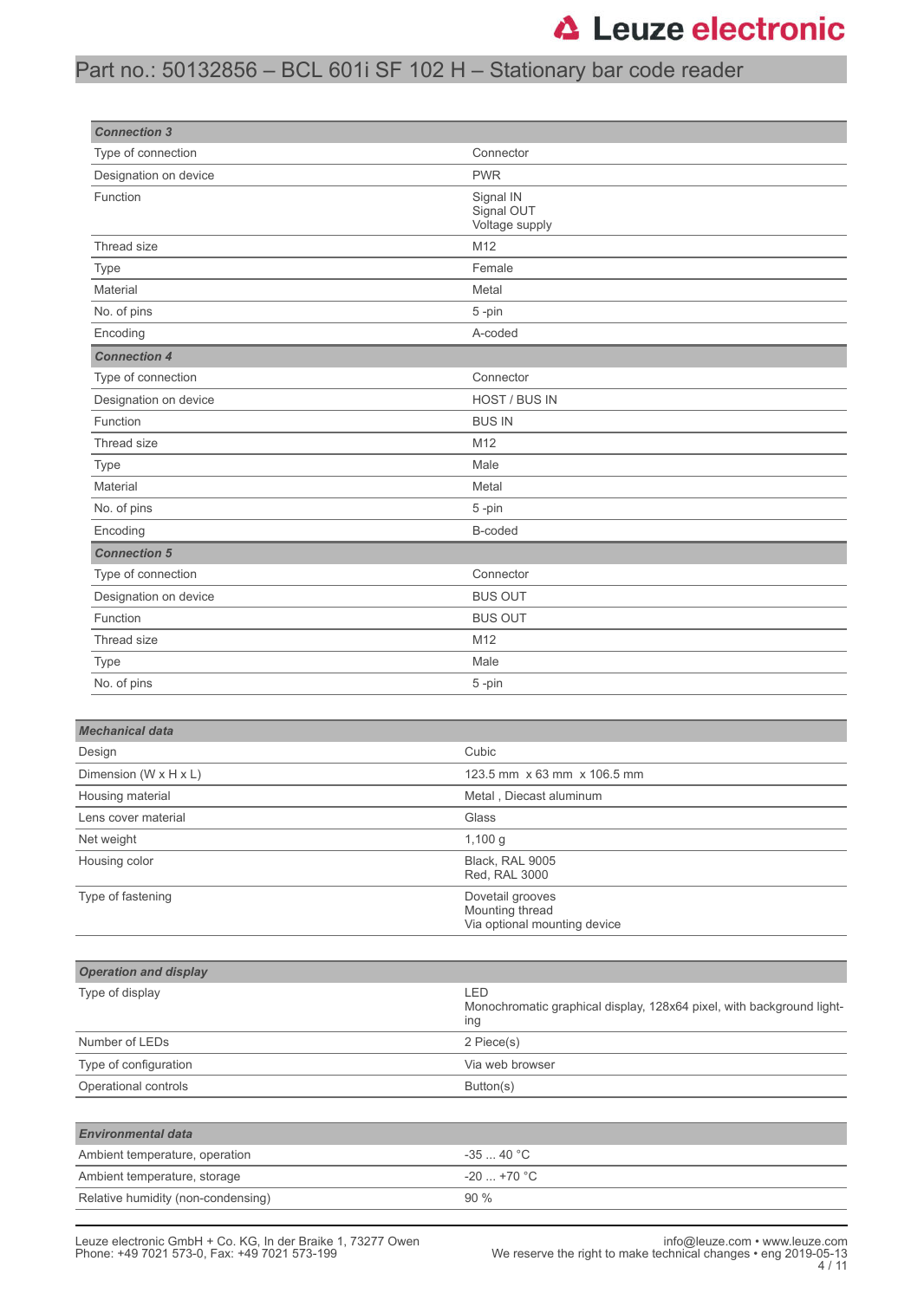#### Part no.: 50132856 – BCL 601i SF 102 H – Stationary bar code reader

| Extraneous light tolerance on the bar code, max.                | 2,000 lx                             |
|-----------------------------------------------------------------|--------------------------------------|
|                                                                 |                                      |
| <b>Certifications</b>                                           |                                      |
| Degree of protection                                            | IP 65                                |
| Protection class                                                | $\mathbf{III}$                       |
| Certifications                                                  | c UL US                              |
| Test procedure for EMC in accordance with standard              | EN 55022<br>EN 61000-4-2, -3, -4, -6 |
| Test procedure for shock in accordance with standard            | IEC 60068-2-27, test Ea              |
| Test procedure for continuous shock in accordance with standard | IEC 60068-2-29, test Eb              |
| Test procedure for vibration in accordance with standard        | IEC 60068-2-6, test Fc               |
| US patents                                                      | US 6,854,649 B                       |
|                                                                 |                                      |
| <b>Classification</b>                                           |                                      |
| Customs tariff number                                           | 84719000                             |
| eCl@ss 8.0                                                      | 27280102                             |
| eCl@ss 9.0                                                      | 27280102                             |
| <b>ETIM 5.0</b>                                                 | EC002550                             |

#### **Dimensioned drawings**

ETIM 6.0 EC002550

All dimensions in millimeters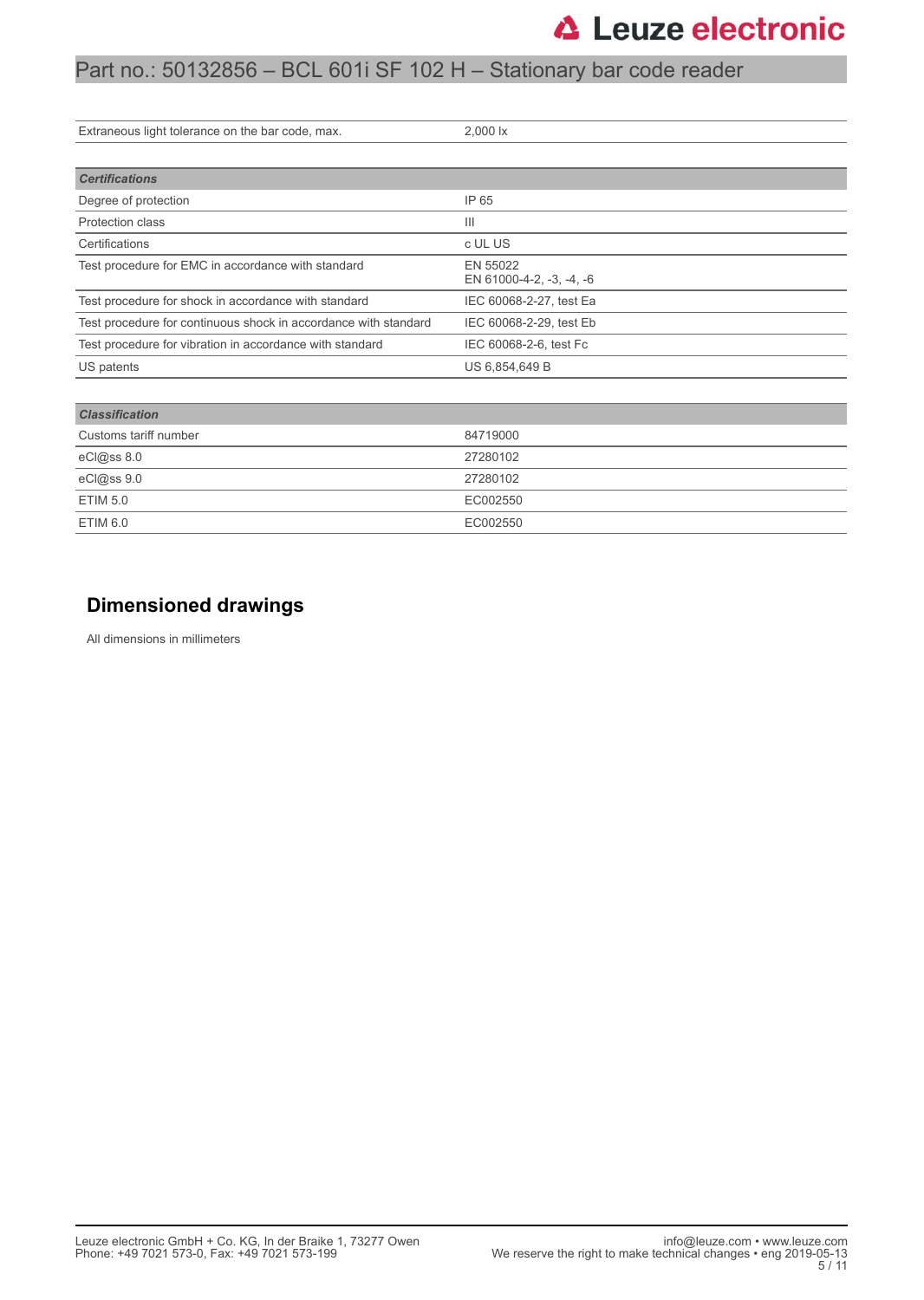Part no.: 50132856 – BCL 601i SF 102 H – Stationary bar code reader







#### **Electrical connection**

| <b>Connection 1</b> | <b>SERVICE</b>      |
|---------------------|---------------------|
| Type of connection  | <b>USB</b>          |
| Function            | l Service interface |
| Connector type      | USB 2.0 Standard-A  |

| Pin            | Pin assignment |
|----------------|----------------|
|                | $+5$ V DC      |
| $\overline{2}$ | DATA-          |
| 3              | DATA+          |
| 4              | <b>GND</b>     |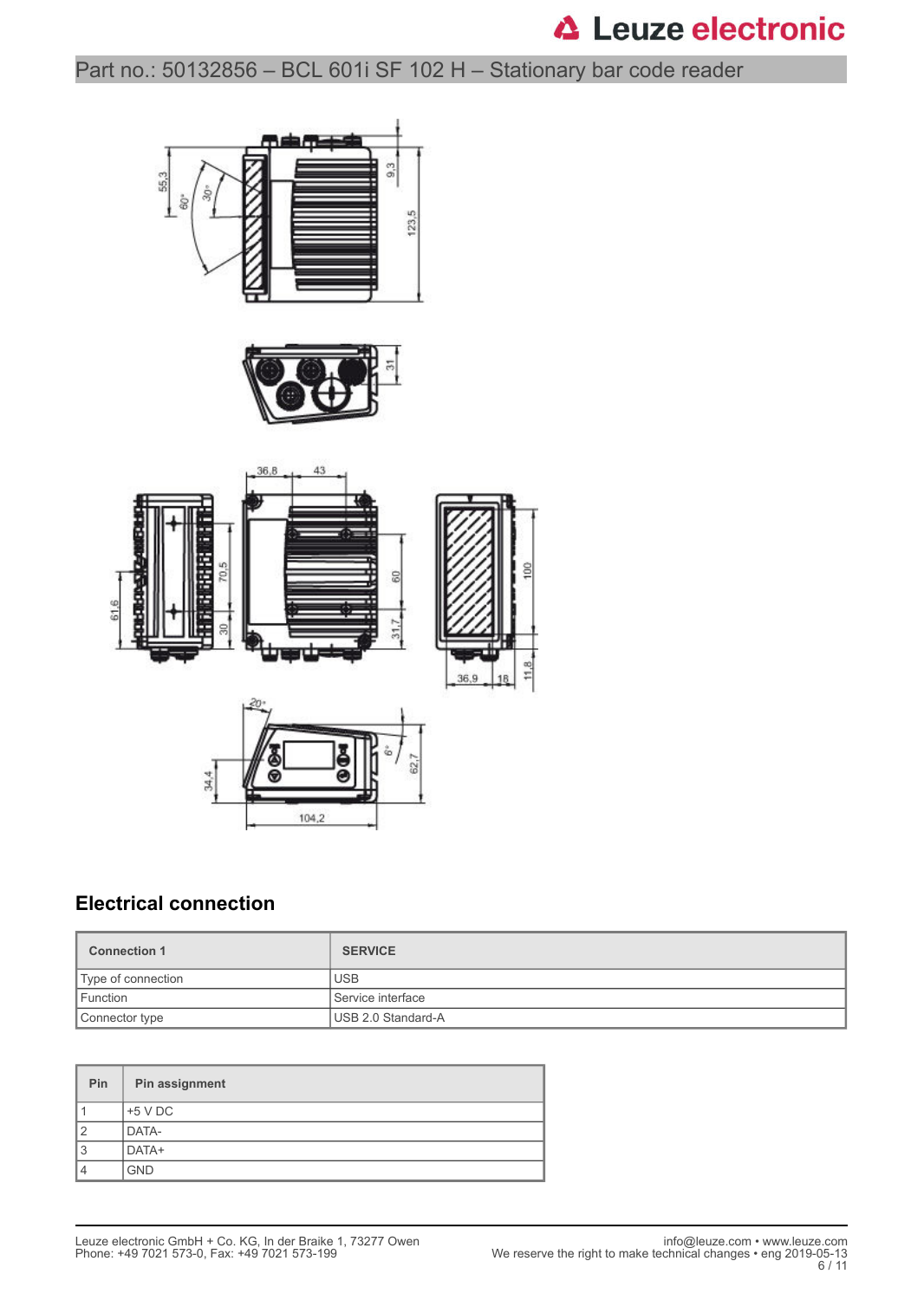### Part no.: 50132856 – BCL 601i SF 102 H – Stationary bar code reader

| <b>Connection 2</b> | <b>SW IN/OUT</b>        |
|---------------------|-------------------------|
| Type of connection  | Connector               |
| Function            | Signal IN<br>Signal OUT |
| Thread size         | M12                     |
| Type                | Male                    |
| Material            | Metal                   |
| No. of pins         | $5$ -pin                |
| Encoding            | A-coded                 |

| Pin            | Pin assignment    |
|----------------|-------------------|
|                | <b>VOUT</b>       |
| $\overline{2}$ | SWIO <sub>1</sub> |
| 3              | <b>GND</b>        |
| 4              | SWIO <sub>2</sub> |
| 5              | FE.               |



| <b>Connection 3</b> | <b>PWR</b>                                |  |
|---------------------|-------------------------------------------|--|
| Type of connection  | Connector                                 |  |
| Function            | Signal IN<br>Signal OUT<br>Voltage supply |  |
| Thread size         | M12                                       |  |
| Type                | Female                                    |  |
| Material            | Metal                                     |  |
| No. of pins         | $5 - pin$                                 |  |
| Encoding            | A-coded                                   |  |

| Pin           | Pin assignment    |
|---------------|-------------------|
|               | <b>VIN</b>        |
| $\mathcal{P}$ | SWIO <sub>3</sub> |
| 3             | <b>GND</b>        |
| 4             | SWIO 4            |
| 5             | FE.               |



| <b>Connection 4</b> | <b>HOST / BUS IN</b> |  |
|---------------------|----------------------|--|
| Type of connection  | Connector            |  |
| Function            | <b>BUS IN</b>        |  |
| Thread size         | M <sub>12</sub>      |  |
| Type                | Male                 |  |
| Material            | Metal                |  |
| No. of pins         | $5$ -pin             |  |
| Encoding            | B-coded              |  |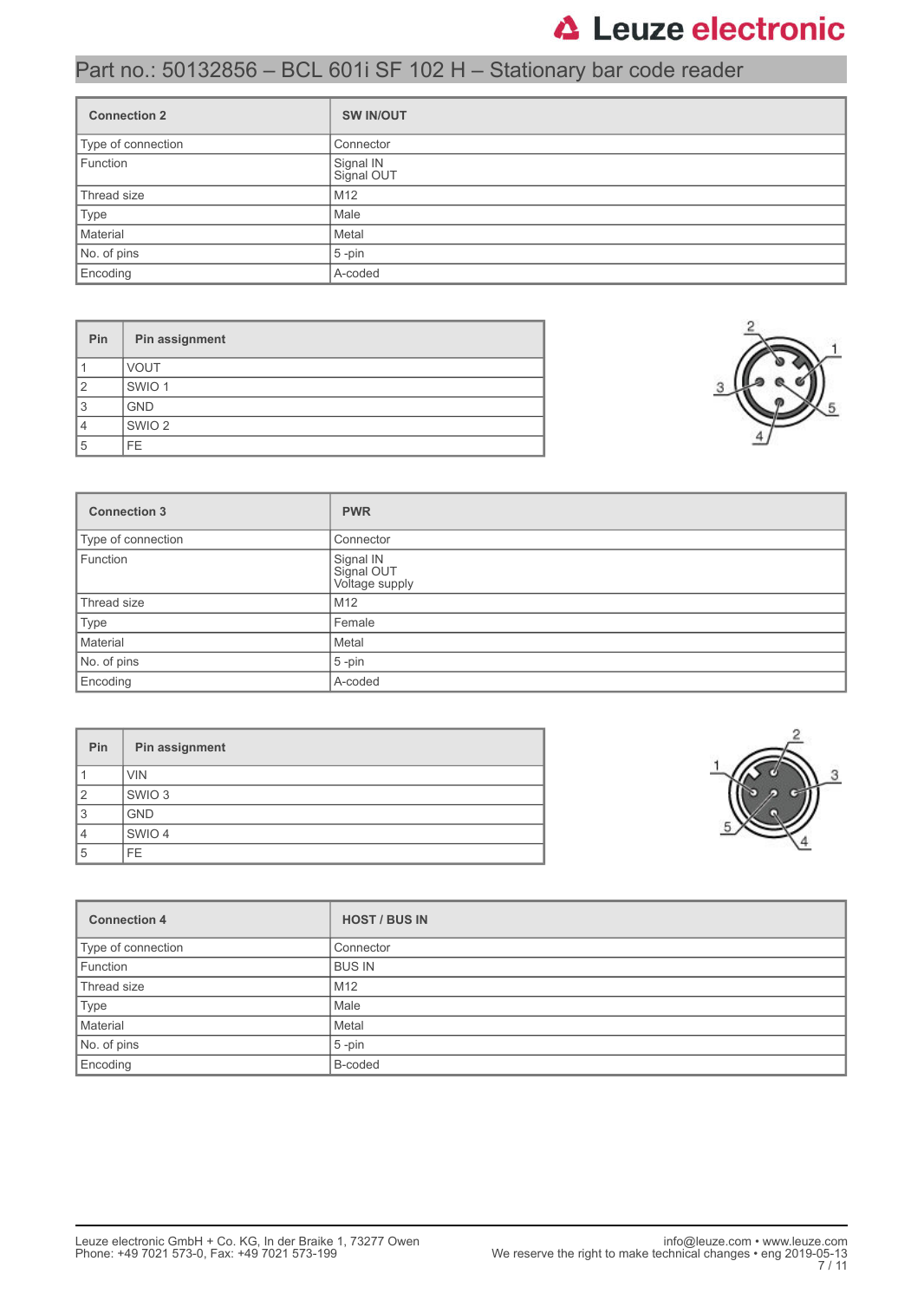### Part no.: 50132856 – BCL 601i SF 102 H – Stationary bar code reader

| <b>Pin</b>     | Pin assignment  |
|----------------|-----------------|
|                | Res.            |
| $\overline{2}$ | <b>RS 485 B</b> |
| 3              | <b>GND 485</b>  |
| $\overline{4}$ | <b>RS 485 A</b> |
| 5              | FF.             |



| <b>Connection 5</b> | <b>BUS OUT</b>  |
|---------------------|-----------------|
| Type of connection  | Connector       |
| Function            | <b>BUS OUT</b>  |
| Thread size         | M <sub>12</sub> |
| Type                | Male            |
| Material            | Metal           |
| No. of pins         | $5$ -pin        |
| Encoding            | B-coded         |

| <b>Pin</b> | Pin assignment  |  |
|------------|-----------------|--|
|            | <b>V CC485</b>  |  |
| 12         | <b>RS 485 B</b> |  |
| 13         | <b>GND 485</b>  |  |
|            | <b>RS 485 A</b> |  |
| 5          | FF.             |  |

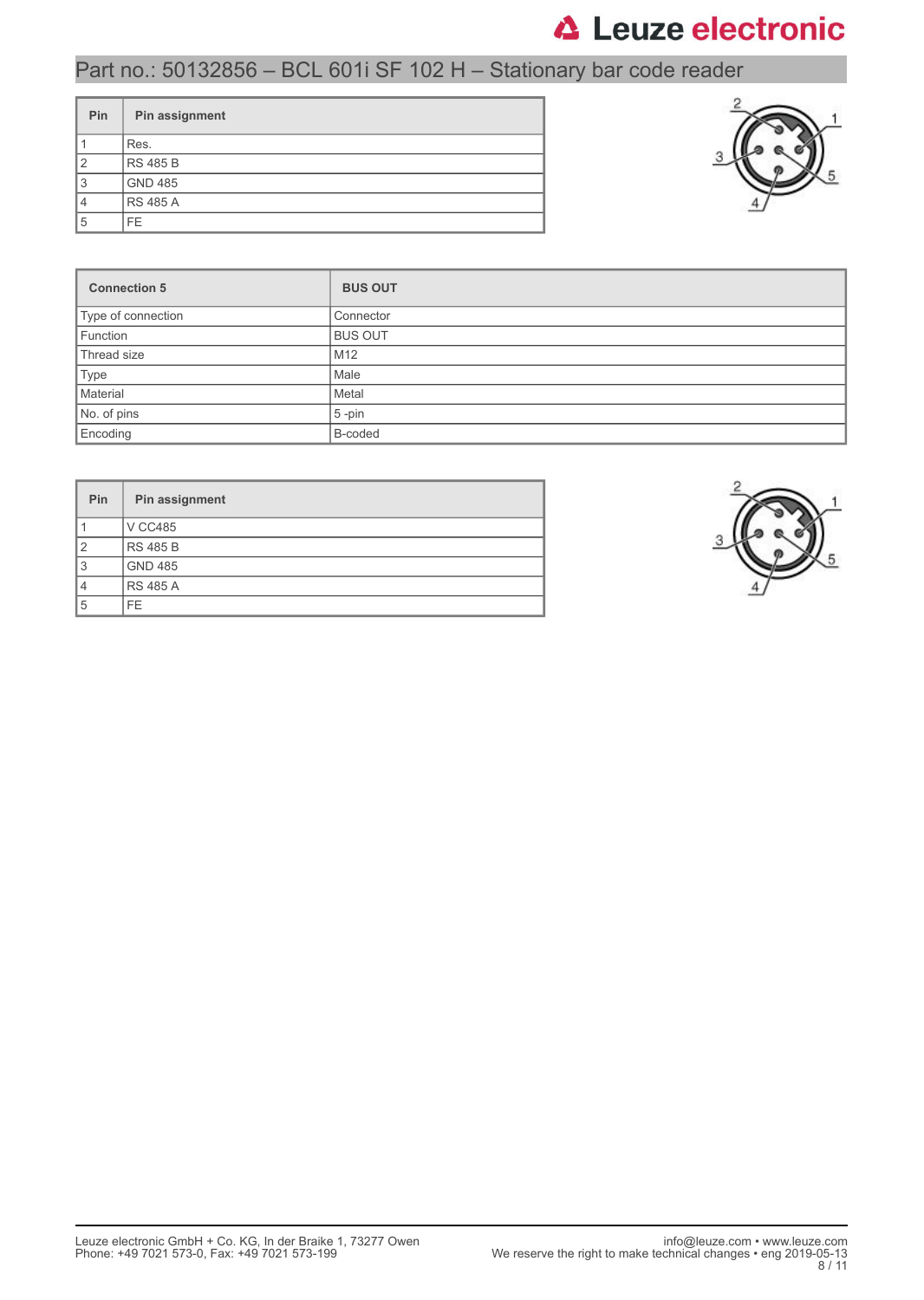Part no.: 50132856 – BCL 601i SF 102 H – Stationary bar code reader

#### **Diagrams**

Reading field curve - Low Density



y Reading field width [mm]

x Reading field distance [mm]

#### **Operation and display**

#### LEDs

| <b>LED</b>   |                | <b>Display</b>           | <b>Meaning</b>            |  |
|--------------|----------------|--------------------------|---------------------------|--|
|              | <b>PWR Off</b> |                          | No supply voltage         |  |
|              |                | Green, flashing          | Initialization            |  |
|              |                | Green, continuous light  | Device OK                 |  |
|              |                | Orange, flashing         | Service operation         |  |
|              |                | Orange, continuous light | Reset                     |  |
|              |                | Red, flashing            | Device OK, warning set    |  |
|              |                | Red, continuous light    | Device error              |  |
| <sup>2</sup> | <b>NET</b>     | Off                      | No supply voltage         |  |
|              |                | Green, flashing          | <b>BUS</b> initialization |  |
|              |                | Green, continuous light  | Bus operation ok          |  |
|              |                | Orange, flashing         | Service mode              |  |
|              |                | Orange, continuous light | Reset                     |  |
|              |                | Red, flashing            | Communication error       |  |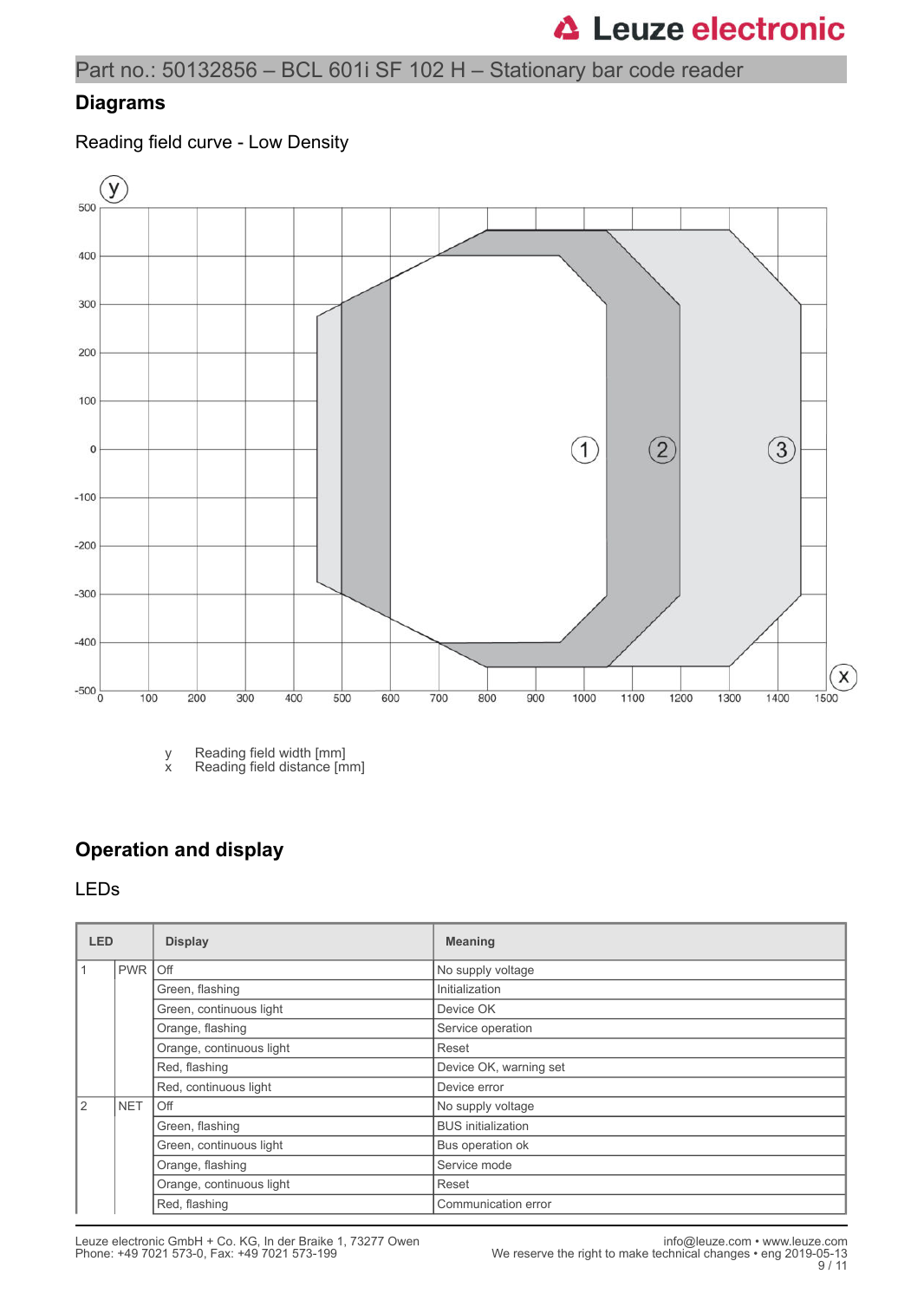#### Part no.: 50132856 – BCL 601i SF 102 H – Stationary bar code reader

| <b>LED</b> |                       | <b>Display</b> | <b>Meaning</b>  |  |
|------------|-----------------------|----------------|-----------------|--|
|            | Red, continuous light |                | I Network error |  |

#### **Part number code**

Part designation: **BCL XXXX YYZ AAA B**

| <b>BCL</b>  | <b>Operating principle:</b><br>BCL: bar code reader                                                                                                                                           |  |  |
|-------------|-----------------------------------------------------------------------------------------------------------------------------------------------------------------------------------------------|--|--|
| <b>XXXX</b> | Series/interface (integrated fieldbus technology):<br>600i: RS 232/RS 422/ RS 485 (multiNet master)<br>601i: RS 485 (multiNet slave)<br>604i: PROFIBUS DP<br>608i: Ethernet<br>648i: PROFINET |  |  |
| <b>YY</b>   | <b>Scanning principle:</b><br>S: line scanner (single line)<br>O: oscillating-mirror scanner (oscillating mirror)                                                                             |  |  |
| 7           | Optics:<br>N: High Density (close)<br>M: Medium Density (medium distance)<br>F: Low Density (remote)<br>L: Long Range (very large distances)                                                  |  |  |
| AAA         | Beam exit:<br>100: lateral<br>$102:$ front                                                                                                                                                    |  |  |
| <b>BB</b>   | <b>Special equipment:</b><br>H: with heating                                                                                                                                                  |  |  |

#### **Note**

A list with all available device types can be found on the Leuze electronic website at www.leuze.com.

#### **Accessories**

### Connection technology - Connection cables

|   | Part no. | <b>Designation</b>                  | <b>Article</b>     | <b>Description</b>                                                                                                                                         |
|---|----------|-------------------------------------|--------------------|------------------------------------------------------------------------------------------------------------------------------------------------------------|
| Œ | 50132079 | KD U-M12-5A-<br>V <sub>1</sub> -050 | l Connection cable | Connection 1: Connector, M12, Axial, Female, A-coded, 5-pin<br>Connection 2: Open end<br>Shielded: No<br>Cable length: 5,000 mm<br>Sheathing material: PVC |

### Connection technology - Interconnection cables

|                                                 |                    | Part no. | <b>Designation</b>  | <b>Article</b>           | <b>Description</b>                                                                                                                          |
|-------------------------------------------------|--------------------|----------|---------------------|--------------------------|---------------------------------------------------------------------------------------------------------------------------------------------|
| $\sigma_{\rm m}$<br>$\overline{\Psi}$<br>w<br>U | $\Box$ $\Box$<br>Ħ | 50107726 | KB USB A - USB<br>A | Interconnection<br>cable | Suitable for interface: USB<br>Connection 1: USB<br>Connection 2: USB<br>Shielded: Yes<br>Cable length: 1,800 mm<br>Sheathing material: PVC |